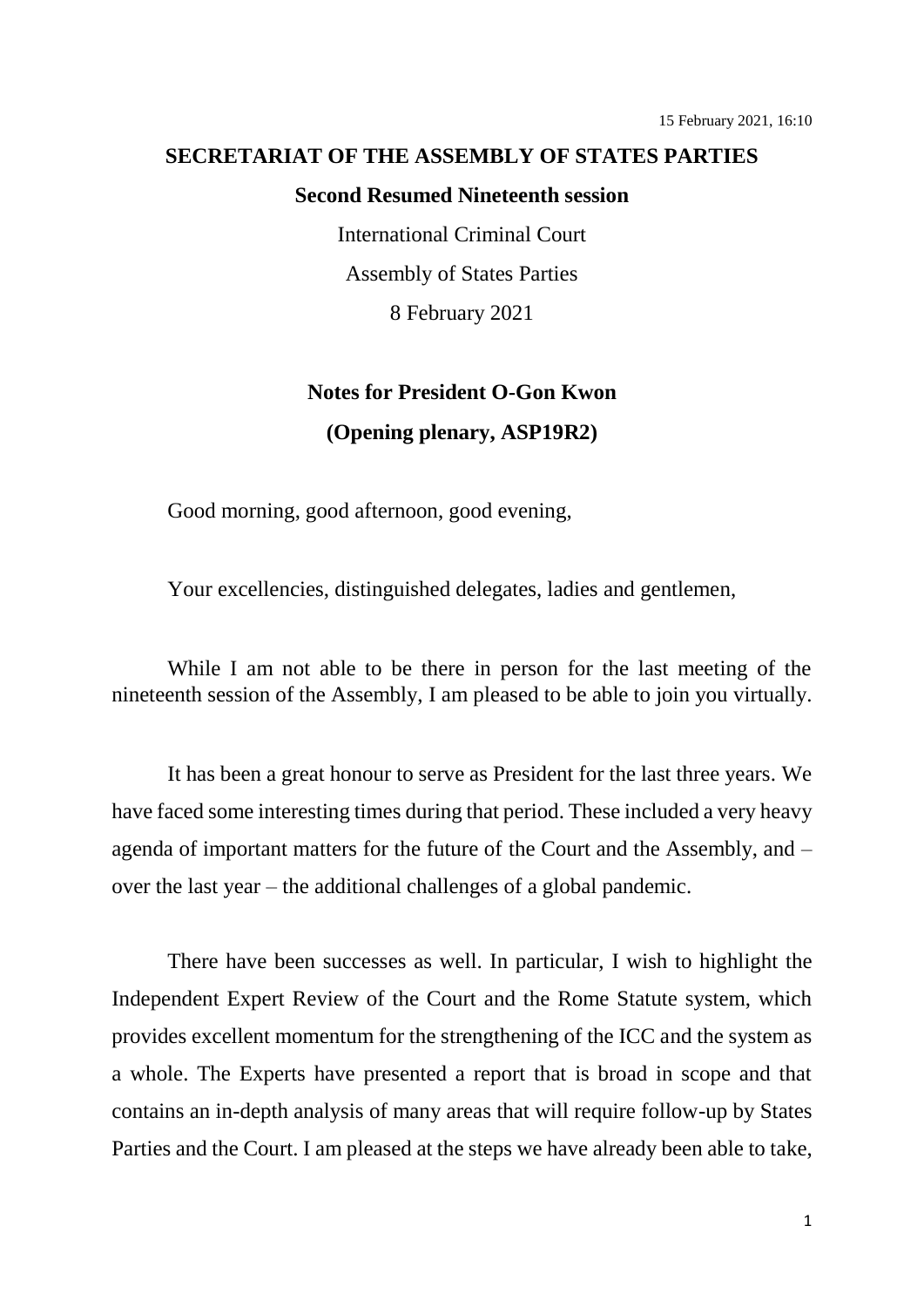and I leave the topic in very capable hands with the incoming President, Ms. Silvia Fernandez de Gurmendi. Her notable experience and energetic dynamism will be an invaluable asset to the Review process.

I also look forward to the election of the next prosecutor of the Court at this session of the Assembly. I wish the successful candidate all the best.

Another challenge we have faced in my time as President was the unprecedented measures taken against the International Criminal Court (ICC). In this regard I applaud the relentless commitment of the States Parties and key stakeholders to upholding and defending the principles and values enshrined in the Statute, and preserving its integrity undeterred by any measures and threats against the Court and its officials, staff and their families. I call upon the new US administration to normalise the relationship with the Court in support of the global fight against impunity and I welcome the efforts made in this regard.

When first elected as President, I was ambitious with respect to the universality of the Rome Statute. I wanted to do my part to encourage growth in the number of States Parties, in particular from my region (the Asia-Pacific). In this regard, I was very pleased that we could welcome Kiribati as a State Party in 2020. There is still room for more progress on universality, and I am hopeful for the future. By enhancing the performance and the effectiveness of the Court and the Assembly, through assessing and implementing the recommendations of the Independent Expert Review, I hope that we can also take steps towards achieving the universality of the Rome Statute.

The ICC and the Rome Statute system is a unique creation crucial for the international rules-based order. However, as I have emphasized on various occasions, the system of international criminal justice is still a growing organism.